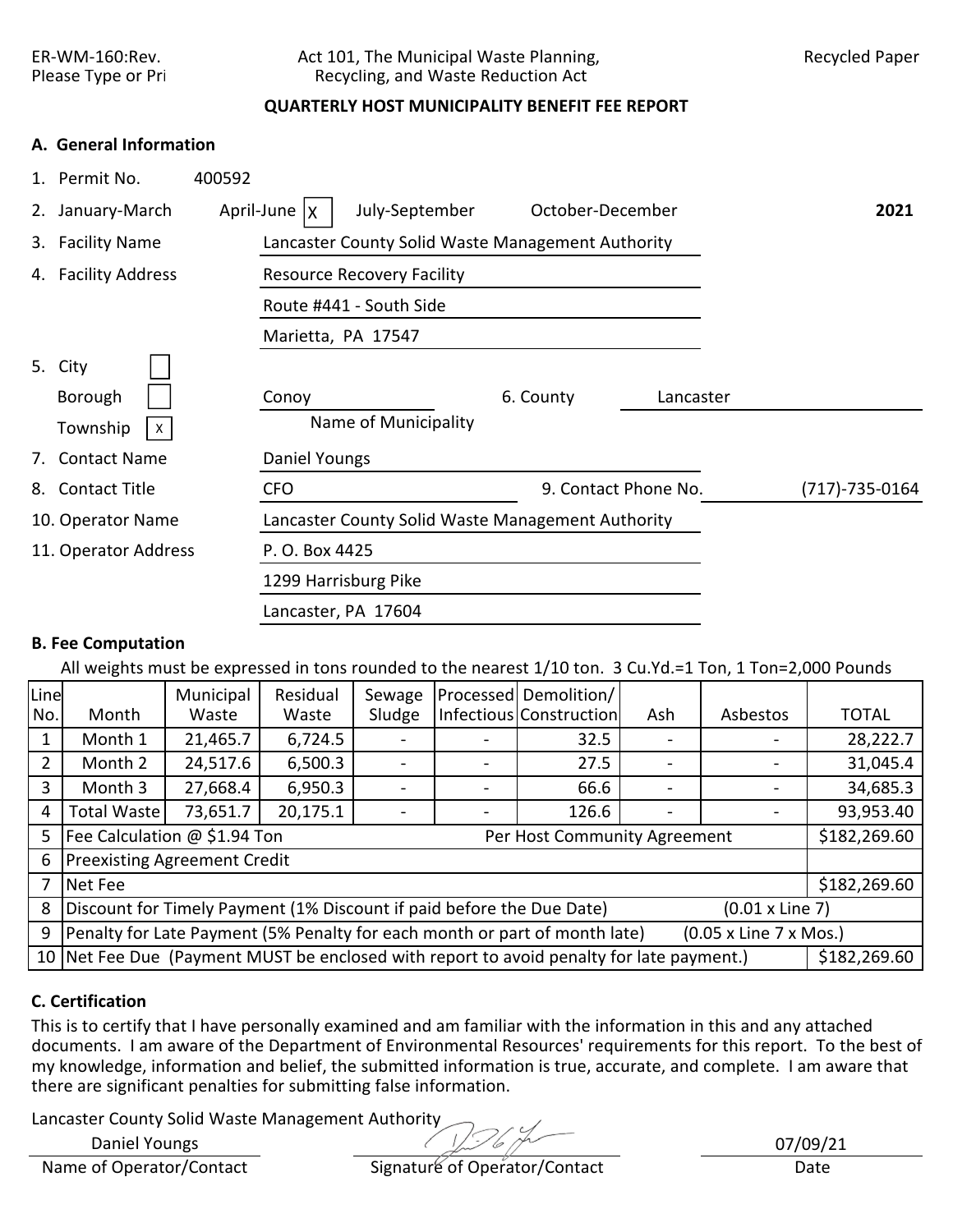

#### **Municipal Waste Landfill and Resource Recovery Quarterly Operations and Recycling Fee Report**

Report generated On : 07/09/2021 13:04:08PM

Page 1 of 9

#### **A. General Information**

- 1. Permit No. : 400592
- 2. Quarter : April-June
- 3. Year : 2021
- 4. Facility Information Change Indicator : No
- 5. Facility Name : LCSWMA RESOURCE FACILITY
- 6. Facility Mailing Address : 1299 Harrisburg Pike, PO Box 4425, Lancaster, PA 17603
- 7. Host Municipality :
- 8. County : LANCASTER
- 9. Facility Contact Name : Aaron Cutarelli

10. Phone No. : 717-874-4435

|                          |                                                                                                          |                               |                        |                         |                                    | B <sub>11</sub> Recycling Fee Computation (check payable to Recycling Eynd) Express all <u>weights</u> in tons rounded to nearest ONE <sub>T En</sub> y Haton, (1), 3 Cu. Yd <sub>AUI</sub> Ton, 1 Ton 52,000 pounds. |                  |                  | Total            |
|--------------------------|----------------------------------------------------------------------------------------------------------|-------------------------------|------------------------|-------------------------|------------------------------------|-----------------------------------------------------------------------------------------------------------------------------------------------------------------------------------------------------------------------|------------------|------------------|------------------|
| No.                      |                                                                                                          | <b>Waste Weight</b><br>(tons) | Waste Weight<br>(tons) | Sludge Weight<br>(tons) | <b>Infectious Weight</b><br>(tons) | Construction Weight<br>(tons)                                                                                                                                                                                         | Weight<br>(tons) | Weight<br>(tons) | Weight<br>(tons) |
|                          | April                                                                                                    | 21,466.2                      | 6,724.5                | 0.0                     | 0.0                                | 32.5                                                                                                                                                                                                                  | 0.0              | 0.0              | 28,223.2         |
| $\overline{c}$           | May                                                                                                      | 24,517.6                      | 6,500.3                | $0.0\,$                 | 0.0                                | 27.5                                                                                                                                                                                                                  | 0.0              | 0.0              | 31,045.4         |
| 3                        | June                                                                                                     | 27,668.4                      | 6,950.3                | 0.0                     | 0.0                                | 66.6                                                                                                                                                                                                                  | 0.0              | 0.0              | 34,685.3         |
| $\overline{\mathcal{L}}$ | Total                                                                                                    | 73,652.2                      | 20,175.1               | 0.0                     | 0.0                                | 126.6                                                                                                                                                                                                                 | 0.0              | 0.0              | 93,953.9         |
| 5                        | Nonprocessible Waste (Resource Recovery Facilities); Process Residue or ADC (Landfills) (Tons)           |                               |                        |                         |                                    |                                                                                                                                                                                                                       |                  |                  | 86.1             |
| 6                        | Net Waste (Tons)                                                                                         |                               |                        |                         |                                    |                                                                                                                                                                                                                       |                  |                  | 93,867.8         |
| $\tau$                   | Fee Calculation @\$2.00/Ton $(\$2.00*$ Line 6)                                                           |                               |                        |                         |                                    |                                                                                                                                                                                                                       |                  |                  | 187,735.60       |
| 8                        | Discount for Timely Payment (1.00% Discount if paid before the Due Date) (0.01 $*$ Line 7)               |                               |                        |                         |                                    |                                                                                                                                                                                                                       |                  |                  | 1,877.36         |
| 9                        | Penalty for Late payment (5.00% Penalty for each month or part of month late) (0.05 $*$ line 7 $*$ Mos.) |                               |                        |                         |                                    |                                                                                                                                                                                                                       |                  |                  | 0.00             |
| 10                       | Credit from Previous Overpayment (attach documentation to paper submission)                              |                               |                        |                         |                                    |                                                                                                                                                                                                                       |                  |                  | 0.00             |
| 11                       | Net Fee Due (Payment MUST be enclosed with report to avoid penalty for late payment.)                    |                               |                        |                         |                                    |                                                                                                                                                                                                                       |                  |                  | 185,858.24       |
|                          |                                                                                                          |                               |                        |                         |                                    |                                                                                                                                                                                                                       |                  |                  |                  |

**C. Environmental Stewardship Fee Computation (landfills only; check payable to Environmental Stewardship Fund)**

N/A Tons (from Line 4 TOTAL)  $*$  \$ 0.25/ton = \$ N/A due.

#### **D. Disposal Fee Computation (landfills only; check payable to Environmental Stewardship Fund)**

N/A Tons (from Line 4 TOTAL) , minus N/A Tons ash and nonprocessible waste from RRF used as ADC, minus N/A Tons hazardous waste converted to nonhazardous \* \$4.00/ton = \$ N/A due.

#### **E. Certification**

This is to certify that I have personally examined and am familiar with the information in this and any attached documents. To the best of my knowledge, information and belief, the submitted information is true, accurate and complete. I am aware that there are significant penalties for submitting false information.

Daniel Youngs 07/09/21  $\sqrt{2}$  07/09/21

**Name of Authorized Representative (Print) Signature of Authorized Representative Date (mm/dd/yy)**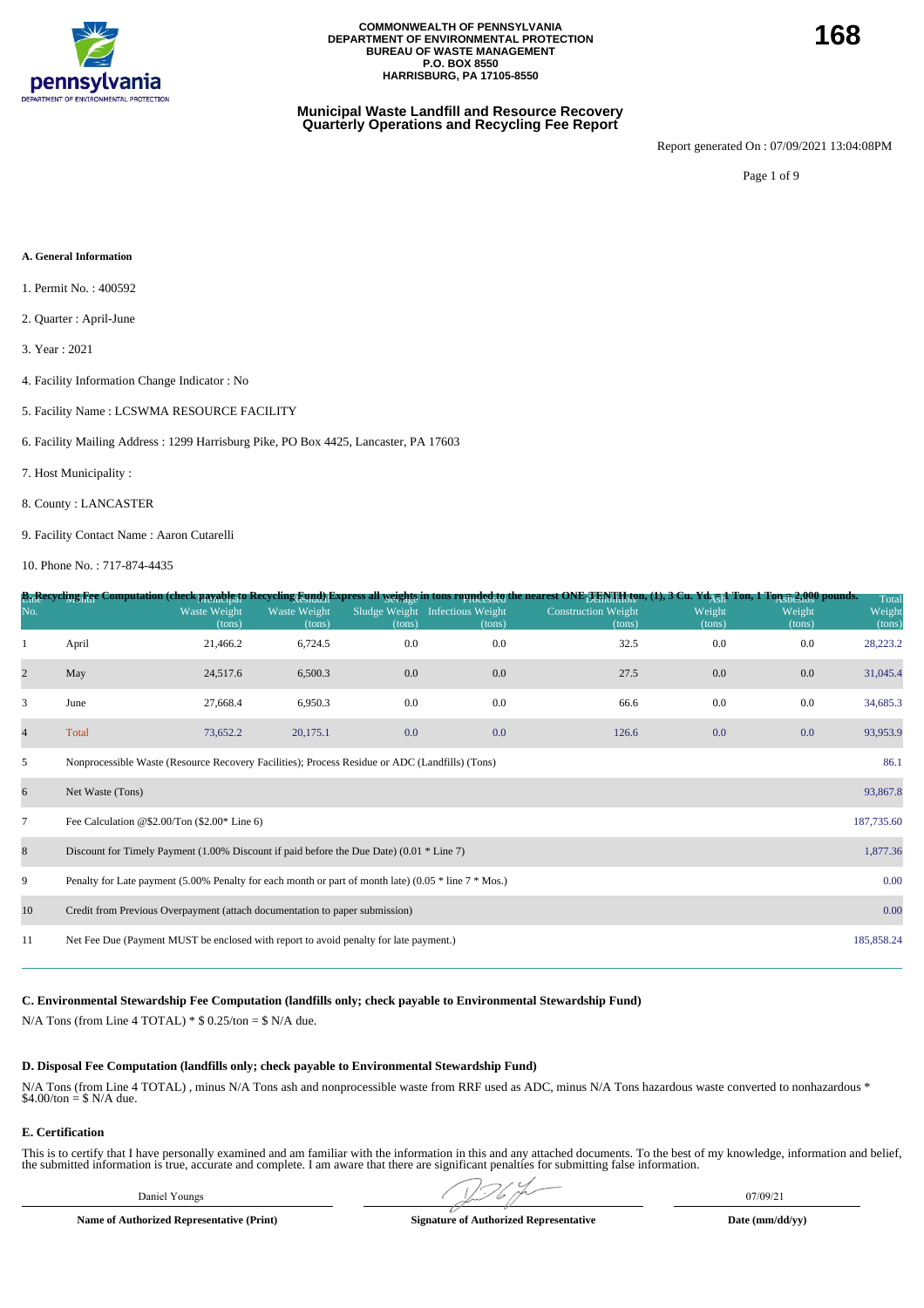

#### **Municipal Waste Landfill and Resource Recovery Quarterly Operations and Recycling Fee Report**

Report generated On : 07/09/2021 13:04:08PM

Page 2 of 9

#### **A. General Information**

1. Permit No. : 400592

2. Month : April

3. Year : 2021

4. Page : 1

5. Number of Days of Operation : 23

### **B. Monthly Operations Report**

Complete at least one worksheet for each month in quarter. Complete one line for each county within Pennsylvania from which you received waste and one line for<br>each state from which you received waste. Continue on addition

| Line<br>No.     | PA County Code<br>or State Abbrev.<br>If Out of State | Municipal<br>Waste Weight<br>(tons) | Residual<br>Waste Weight<br>(tons) | Sewage<br>(tons) | Processed<br>Sludge Weight Infectious Weight<br>(tons) | Demolition/<br><b>Construction Weight</b><br>(tons) | Ash<br>Weight<br>(tons) | <b>Asbestos</b><br>Weight<br>(tons) | Total<br>Weight<br>(tons) |
|-----------------|-------------------------------------------------------|-------------------------------------|------------------------------------|------------------|--------------------------------------------------------|-----------------------------------------------------|-------------------------|-------------------------------------|---------------------------|
| $\mathbf{1}$    | 06                                                    | 0.0                                 | 41.0                               | 0.0              | 0.0                                                    | 0.0                                                 | 0.0                     | 0.0                                 | 41.0                      |
| $\overline{2}$  | 07                                                    | 0.0                                 | 3.7                                | 0.0              | 0.0                                                    | 0.0                                                 | 0.0                     | 0.0                                 | 3.7                       |
| $\overline{3}$  | 09                                                    | 0.0                                 | 183.2                              | 0.0              | 0.0                                                    | 0.0                                                 | 0.0                     | 0.0                                 | 183.2                     |
| $\overline{4}$  | 11                                                    | 0.0                                 | 11.6                               | 0.0              | 0.0                                                    | 0.0                                                 | 0.0                     | 0.0                                 | 11.6                      |
| 5 <sup>5</sup>  | 15                                                    | 0.0                                 | 28.6                               | 0.0              | 0.0                                                    | 0.0                                                 | $0.0\,$                 | 0.0                                 | 28.6                      |
| 6               | 18                                                    | 0.0                                 | 11.9                               | 0.0              | 0.0                                                    | 0.0                                                 | 0.0                     | 0.0                                 | 11.9                      |
| $7\overline{ }$ | 21                                                    | 374.8                               | 47.5                               | 0.0              | 0.0                                                    | 0.0                                                 | 0.0                     | 0.0                                 | 422.3                     |
| 8               | 22                                                    | $0.0\,$                             | 192.2                              | 0.0              | 0.0                                                    | 0.0                                                 | 0.0                     | 0.0                                 | 192.2                     |
| 9               | DE                                                    | 0.0                                 | 82.9                               | 0.0              | 0.0                                                    | $0.0\,$                                             | 0.0                     | 0.0                                 | 82.9                      |
| 10              | $\mathbf{FL}$                                         | $0.0\,$                             | 10.8                               | 0.0              | 0.0                                                    | 0.0                                                 | $0.0\,$                 | 0.0                                 | 10.8                      |
| 11              | 36                                                    | 21,091.4                            | 4,130.6                            | 0.0              | 0.0                                                    | 32.5                                                | 0.0                     | 0.0                                 | 25,254.5                  |
| 12              | 38                                                    | 0.0                                 | 471.0                              | $0.0\,$          | $0.0\,$                                                | $0.0\,$                                             | 0.0                     | 0.0                                 | 471.0                     |

**168W**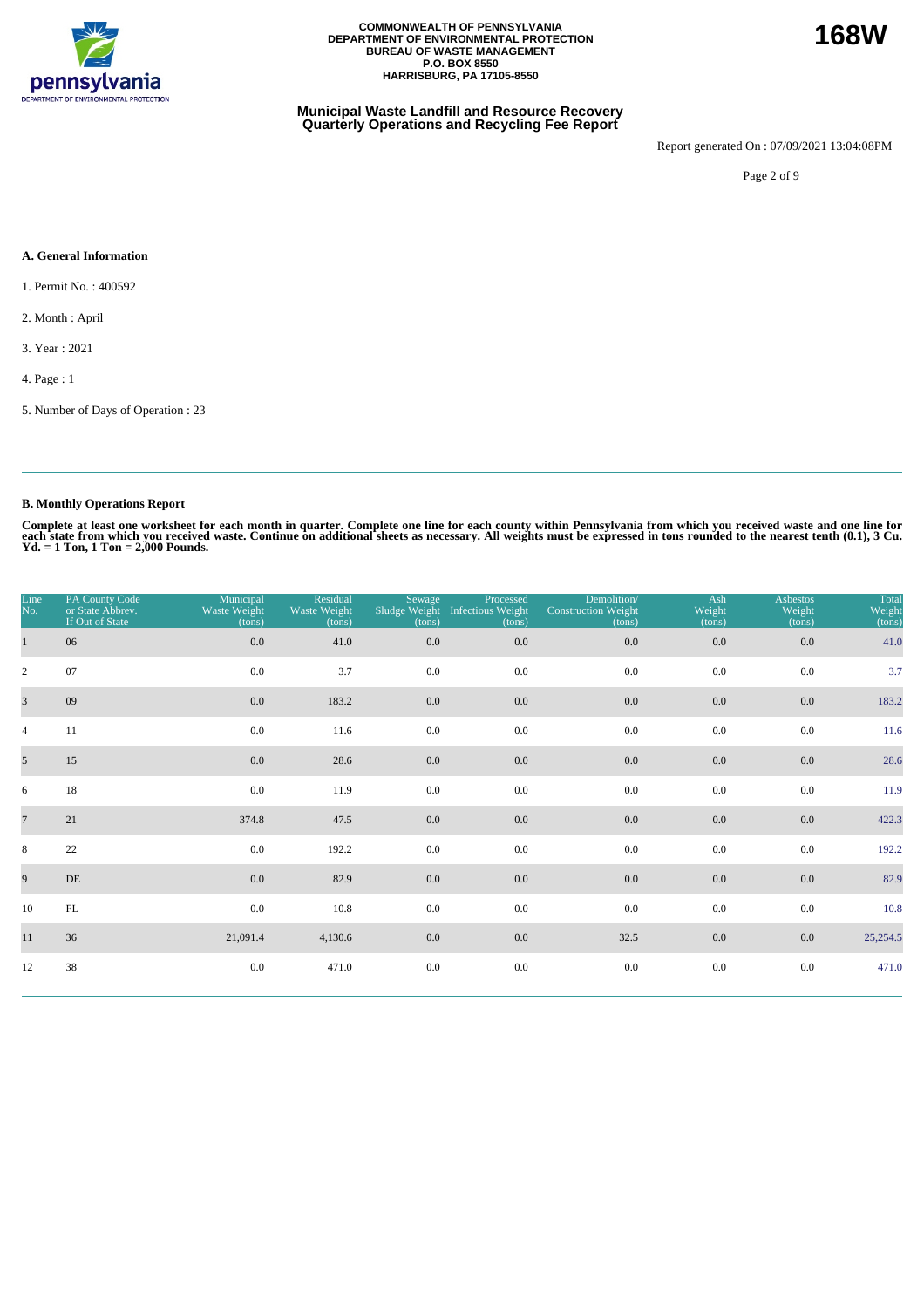

#### **Municipal Waste Landfill and Resource Recovery Quarterly Operations and Recycling Fee Report**

Report generated On : 07/09/2021 13:04:08PM

Page 3 of 9

#### **A. General Information**

1. Permit No. : 400592

- 2. Month : April
- 3. Year : 2021

4. Page : 2

5. Number of Days of Operation : 23

### **B. Monthly Operations Report**

| Line<br>No.     | PA County Code<br>or State Abbrev.<br>If Out of State | Municipal<br>Waste Weight<br>(tons) | Residual<br>Waste Weight<br>(tons) | Sewage<br>(tons) | Processed<br>Sludge Weight Infectious Weight<br>(tons) | Demolition/<br><b>Construction Weight</b><br>(tons) | Ash<br>Weight<br>(tons) | <b>Asbestos</b><br>Weight<br>(tons) | Total<br>Weight<br>(tons) |
|-----------------|-------------------------------------------------------|-------------------------------------|------------------------------------|------------------|--------------------------------------------------------|-----------------------------------------------------|-------------------------|-------------------------------------|---------------------------|
| $\mathbf{1}$    | 39                                                    | $0.0\,$                             | 729.9                              | 0.0              | 0.0                                                    | $0.0\,$                                             | 0.0                     | 0.0                                 | 729.9                     |
| $\overline{2}$  | 40                                                    | 0.0                                 | 159.3                              | 0.0              | 0.0                                                    | 0.0                                                 | 0.0                     | 0.0                                 | 159.3                     |
| $\overline{3}$  | MD                                                    | 0.0                                 | 16.7                               | 0.0              | 0.0                                                    | $0.0\,$                                             | 0.0                     | 0.0                                 | 16.7                      |
| $\overline{4}$  | 45                                                    | $0.0\,$                             | 61.4                               | 0.0              | 0.0                                                    | 0.0                                                 | 0.0                     | 0.0                                 | 61.4                      |
| 5 <sup>5</sup>  | 46                                                    | 0.0                                 | 54.1                               | $0.0\,$          | $0.0\,$                                                | $0.0\,$                                             | $0.0\,$                 | 0.0                                 | 54.1                      |
| 6               | $\mathbf{N}\mathbf{J}$                                | 0.0                                 | 14.2                               | 0.0              | 0.0                                                    | 0.0                                                 | 0.0                     | 0.0                                 | 14.2                      |
| $7\overline{ }$ | $\ensuremath{\text{NY}}$                              | 0.0                                 | 9.0                                | $0.0\,$          | 0.0                                                    | $0.0\,$                                             | 0.0                     | 0.0                                 | 9.0                       |
| 8               | $_{\mathrm{NC}}$                                      | 0.0                                 | 128.6                              | 0.0              | 0.0                                                    | 0.0                                                 | 0.0                     | 0.0                                 | 128.6                     |
| 9               | 48                                                    | 0.0                                 | 39.8                               | $0.0\,$          | 0.0                                                    | $0.0\,$                                             | 0.0                     | 0.0                                 | 39.8                      |
| 10              | 49                                                    | 0.0                                 | 15.4                               | 0.0              | 0.0                                                    | 0.0                                                 | 0.0                     | 0.0                                 | 15.4                      |
| 11              | 51                                                    | 0.0                                 | 2.5                                | $0.0\,$          | 0.0                                                    | $0.0\,$                                             | 0.0                     | 0.0                                 | 2.5                       |
| 12              | 54                                                    | 0.0                                 | 6.9                                | $0.0\,$          | $0.0\,$                                                | 0.0                                                 | $0.0\,$                 | 0.0                                 | 6.9                       |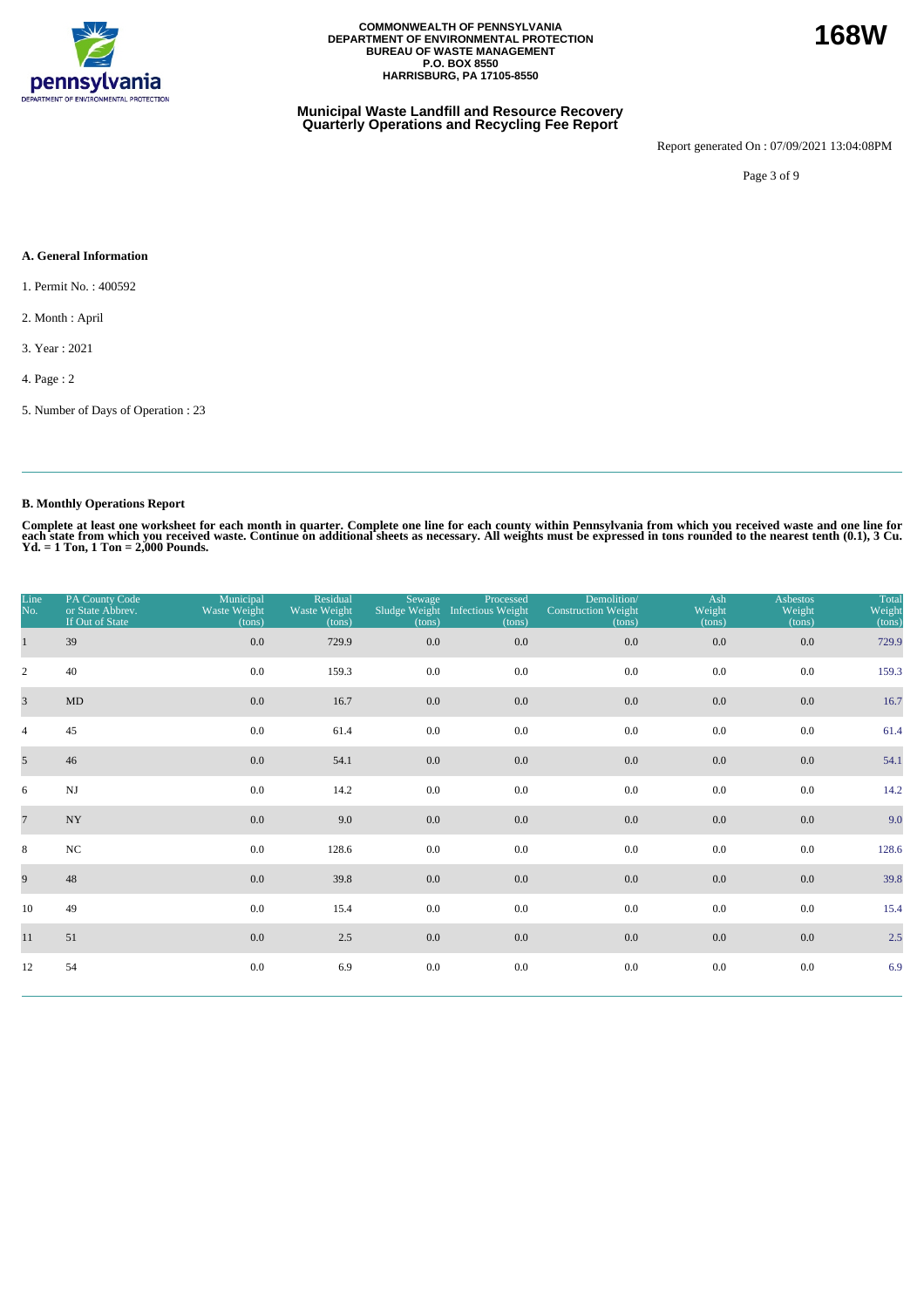

#### **Municipal Waste Landfill and Resource Recovery Quarterly Operations and Recycling Fee Report**

Report generated On : 07/09/2021 13:04:08PM

Page 4 of 9

#### **A. General Information**

1. Permit No. : 400592

2. Month : April

3. Year : 2021

4. Page : 3

5. Number of Days of Operation : 23

### **B. Monthly Operations Report**

| Line<br>No.                      | PA County Code<br>or State Abbrev.<br>If Out of State | Municipal<br>Waste Weight<br>(tons) | Residual<br>Waste Weight<br>(tons) | Sewage<br>(tons) | Processed<br>Sludge Weight Infectious Weight<br>(tons) | Demolition/<br><b>Construction Weight</b><br>(tons) | Ash<br>Weight<br>(tons) | <b>Asbestos</b><br>Weight<br>(tons) | Total<br>Weight<br>(tons) |
|----------------------------------|-------------------------------------------------------|-------------------------------------|------------------------------------|------------------|--------------------------------------------------------|-----------------------------------------------------|-------------------------|-------------------------------------|---------------------------|
| $\mathbf{1}$                     | 66                                                    | $0.0\,$                             | 175.1                              | $0.0\,$          | $0.0\,$                                                | 0.0                                                 | $0.0\,$                 | 0.0                                 | 175.1                     |
| $\overline{2}$                   | 67                                                    | $0.0\,$                             | 96.6                               | 0.0              | $0.0\,$                                                | 0.0                                                 | 0.0                     | 0.0                                 | 96.6                      |
| $\overline{\mathbf{3}}$          |                                                       |                                     |                                    |                  |                                                        |                                                     |                         |                                     |                           |
| $\overline{4}$                   |                                                       |                                     |                                    |                  |                                                        |                                                     |                         |                                     |                           |
| $\mathfrak{S}$                   |                                                       |                                     |                                    |                  |                                                        |                                                     |                         |                                     |                           |
| 6                                |                                                       |                                     |                                    |                  |                                                        |                                                     |                         |                                     |                           |
| $\begin{array}{c} 7 \end{array}$ |                                                       |                                     |                                    |                  |                                                        |                                                     |                         |                                     |                           |
| $\,8\,$                          |                                                       |                                     |                                    |                  |                                                        |                                                     |                         |                                     |                           |
| $\overline{9}$                   |                                                       |                                     |                                    |                  |                                                        |                                                     |                         |                                     |                           |
| 10                               |                                                       |                                     |                                    |                  |                                                        |                                                     |                         |                                     |                           |
| 11                               |                                                       |                                     |                                    |                  |                                                        |                                                     |                         |                                     |                           |
| 12                               |                                                       |                                     |                                    |                  |                                                        |                                                     |                         |                                     |                           |
| 13                               | <b>Monthly Total</b>                                  | 21,466.2                            | 6,724.5                            | 0.0              | 0.0                                                    | 32.5                                                | 0.0                     | 0.0                                 | 28,223.2                  |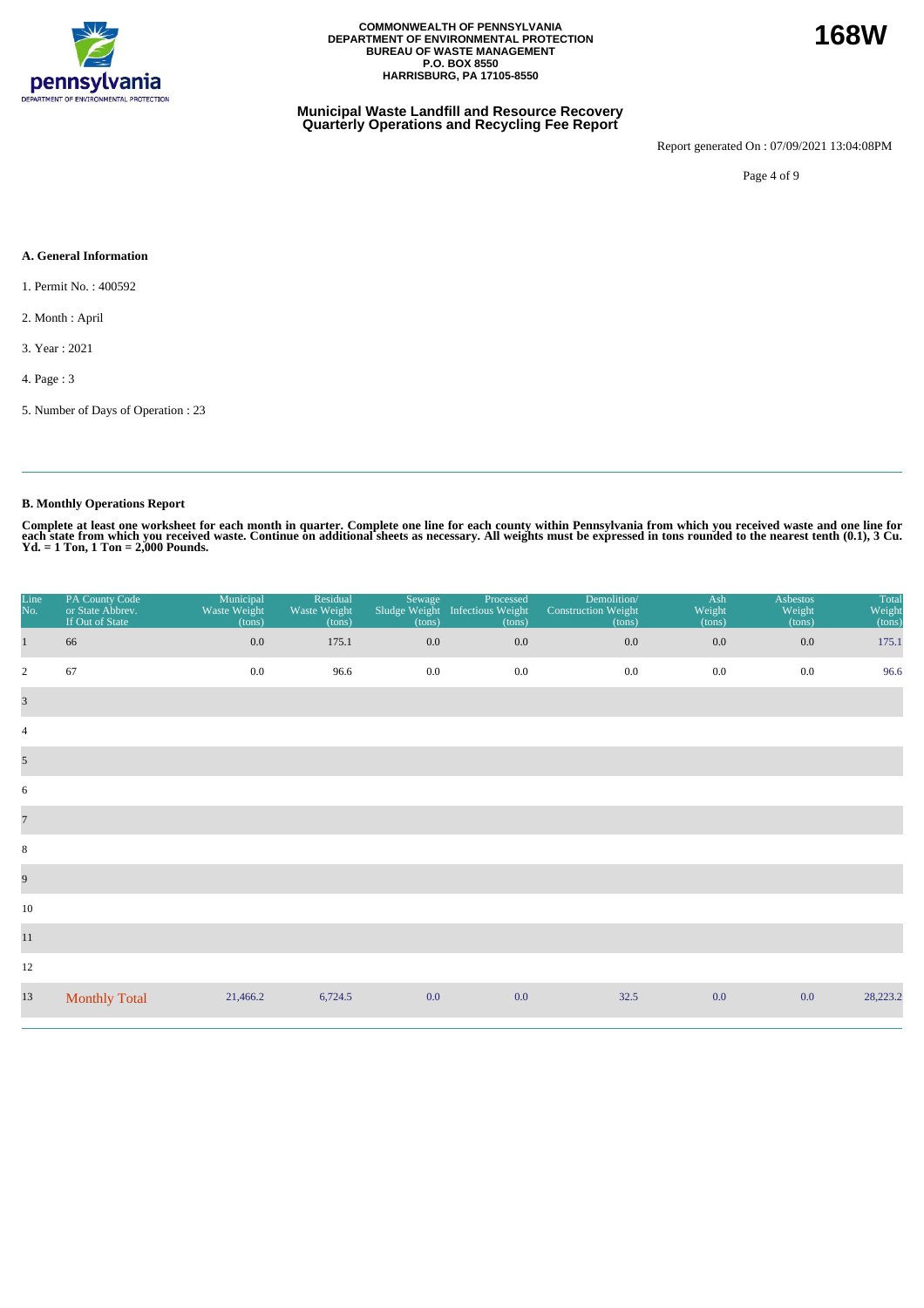

#### **Municipal Waste Landfill and Resource Recovery Quarterly Operations and Recycling Fee Report**

Report generated On : 07/09/2021 13:04:08PM

**168W**

Page 5 of 9

#### **A. General Information**

1. Permit No. : 400592

- 2. Month : May
- 3. Year : 2021
- 4. Page : 4
- 5. Number of Days of Operation : 21

### **B. Monthly Operations Report**

| Line<br>No.     | PA County Code<br>or State Abbrev.<br>If Out of State | Municipal<br>Waste Weight<br>(tons) | Residual<br>Waste Weight<br>(tons) | Sewage<br>Sludge Weight<br>(tons) | Processed<br><b>Infectious Weight</b><br>(tons) | Demolition/<br><b>Construction Weight</b><br>(tons) | Ash<br>Weight<br>(tons) | <b>Asbestos</b><br>Weight<br>(tons) | Total<br>Weight<br>(tons) |
|-----------------|-------------------------------------------------------|-------------------------------------|------------------------------------|-----------------------------------|-------------------------------------------------|-----------------------------------------------------|-------------------------|-------------------------------------|---------------------------|
| $\mathbf{1}$    | 06                                                    | $0.0\,$                             | 27.7                               | 0.0                               | 0.0                                             | 0.0                                                 | $0.0\,$                 | 0.0                                 | 27.7                      |
| $\overline{2}$  | 07                                                    | 0.0                                 | 3.2                                | 0.0                               | 0.0                                             | 0.0                                                 | 0.0                     | 0.0                                 | 3.2                       |
| $\overline{3}$  | 09                                                    | 0.0                                 | 155.4                              | 0.0                               | 0.0                                             | 0.0                                                 | 0.0                     | 0.0                                 | 155.4                     |
| $\overline{4}$  | 11                                                    | $0.0\,$                             | 7.0                                | 0.0                               | 0.0                                             | 0.0                                                 | 0.0                     | 0.0                                 | 7.0                       |
| $5\overline{)}$ | 15                                                    | 0.0                                 | 25.0                               | $0.0\,$                           | $0.0\,$                                         | 0.0                                                 | $0.0\,$                 | 0.0                                 | 25.0                      |
| 6               | 21                                                    | 54.2                                | 26.9                               | 0.0                               | 0.0                                             | 0.0                                                 | 0.0                     | 0.0                                 | 81.1                      |
| $\overline{7}$  | 22                                                    | 30.2                                | 192.0                              | $0.0\,$                           | 0.0                                             | 0.0                                                 | 0.0                     | 0.0                                 | 222.2                     |
| 8               | $\rm{DE}$                                             | 0.0                                 | 131.7                              | 0.0                               | 0.0                                             | 0.0                                                 | 0.0                     | 0.0                                 | 131.7                     |
| 9               | 36                                                    | 24,433.2                            | 4,310.3                            | 0.0                               | 0.0                                             | 27.5                                                | 0.0                     | 0.0                                 | 28,771.0                  |
| 10              | 38                                                    | $0.0\,$                             | 544.7                              | 0.0                               | 0.0                                             | 0.0                                                 | 0.0                     | 0.0                                 | 544.7                     |
| 11              | 39                                                    | 0.0                                 | 270.7                              | 0.0                               | 0.0                                             | $0.0\,$                                             | 0.0                     | 0.0                                 | 270.7                     |
| 12              | 40                                                    | 0.0                                 | 165.2                              | $0.0\,$                           | $0.0\,$                                         | 0.0                                                 | 0.0                     | 0.0                                 | 165.2                     |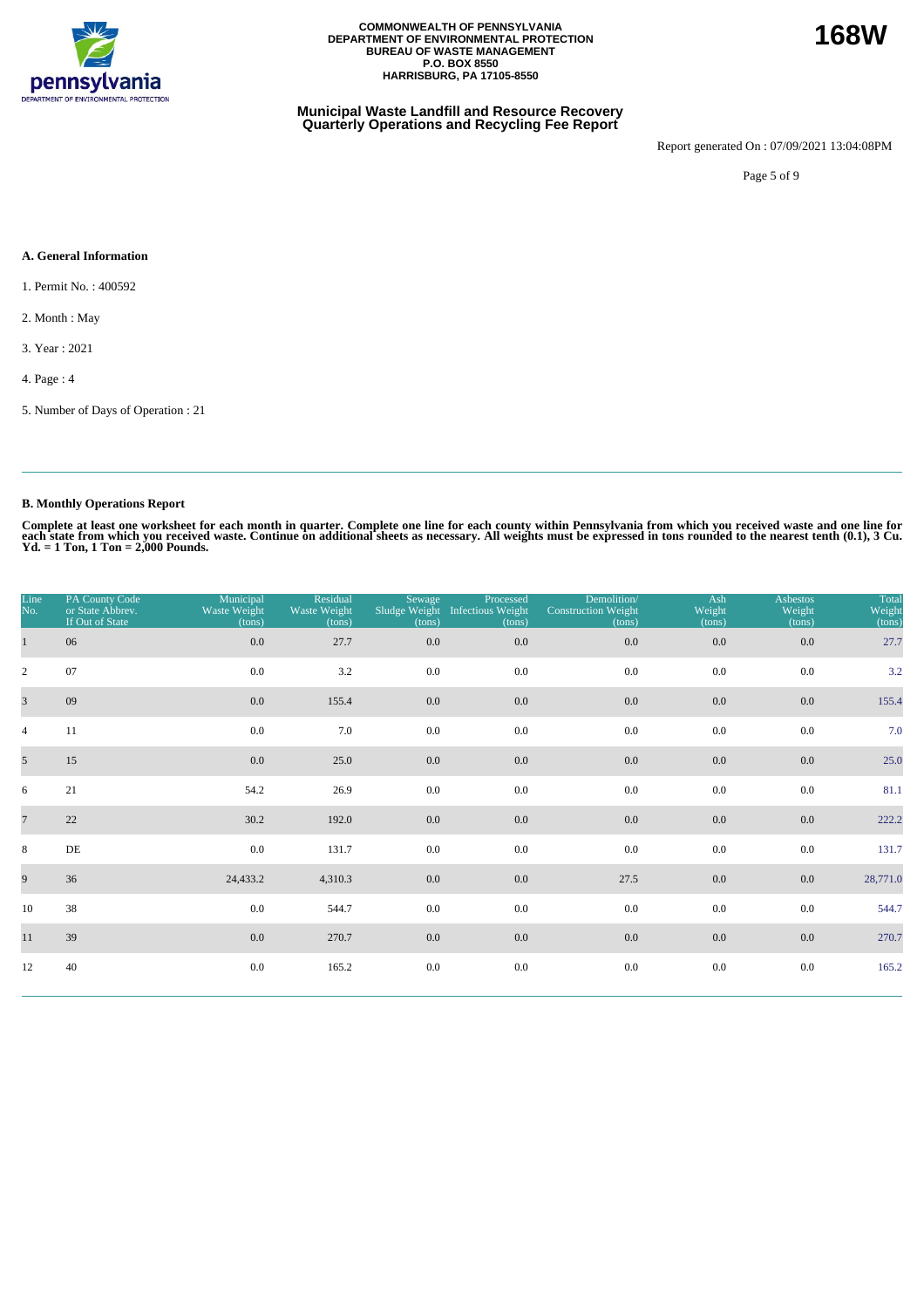

#### **Municipal Waste Landfill and Resource Recovery Quarterly Operations and Recycling Fee Report**

Report generated On : 07/09/2021 13:04:08PM

Page 6 of 9

#### **A. General Information**

1. Permit No. : 400592

2. Month : May

3. Year : 2021

4. Page : 5

5. Number of Days of Operation : 21

### **B. Monthly Operations Report**

| Line<br>No.             | PA County Code<br>or State Abbrev.<br>If Out of State | Municipal<br>Waste Weight<br>(tons) | Residual<br>Waste Weight<br>(tons) | Sewage<br>Sludge Weight<br>(tons) | Processed<br><b>Infectious Weight</b><br>(tons) | Demolition/<br><b>Construction Weight</b><br>(tons) | Ash<br>Weight<br>(tons) | <b>Asbestos</b><br>Weight<br>(tons) | Total<br>Weight<br>(tons) |
|-------------------------|-------------------------------------------------------|-------------------------------------|------------------------------------|-----------------------------------|-------------------------------------------------|-----------------------------------------------------|-------------------------|-------------------------------------|---------------------------|
| $\mathbf{1}$            | MD                                                    | 0.0                                 | 6.9                                | 0.0                               | 0.0                                             | 0.0                                                 | 0.0                     | 0.0                                 | 6.9                       |
| $\overline{2}$          | 45                                                    | 0.0                                 | 88.1                               | 0.0                               | 0.0                                             | 0.0                                                 | 0.0                     | 0.0                                 | 88.1                      |
| $\overline{\mathbf{3}}$ | 46                                                    | 0.0                                 | 34.1                               | $0.0\,$                           | $0.0\,$                                         | 0.0                                                 | 0.0                     | $0.0\,$                             | 34.1                      |
| $\overline{4}$          | $_{\rm NJ}$                                           | 0.0                                 | 2.3                                | 0.0                               | 0.0                                             | 0.0                                                 | 0.0                     | 0.0                                 | 2.3                       |
| $\overline{5}$          | $_{\mathrm{NC}}$                                      | 0.0                                 | 114.2                              | $0.0\,$                           | $0.0\,$                                         | 0.0                                                 | $0.0\,$                 | $0.0\,$                             | 114.2                     |
| 6                       | 48                                                    | 0.0                                 | 9.0                                | 0.0                               | 0.0                                             | 0.0                                                 | 0.0                     | 0.0                                 | 9.0                       |
| $\overline{7}$          | 49                                                    | 0.0                                 | 24.6                               | 0.0                               | $0.0\,$                                         | 0.0                                                 | 0.0                     | 0.0                                 | 24.6                      |
| 8                       | 51                                                    | 0.0                                 | 3.0                                | 0.0                               | 0.0                                             | 0.0                                                 | 0.0                     | 0.0                                 | 3.0                       |
| 9                       | 54                                                    | 0.0                                 | 12.3                               | $0.0\,$                           | $0.0\,$                                         | $0.0\,$                                             | 0.0                     | $0.0\,$                             | 12.3                      |
| 10                      | 66                                                    | 0.0                                 | 276.7                              | 0.0                               | 0.0                                             | 0.0                                                 | 0.0                     | 0.0                                 | 276.7                     |
| $11\,$                  | 67                                                    | 0.0                                 | 69.3                               | 0.0                               | $0.0\,$                                         | 0.0                                                 | 0.0                     | 0.0                                 | 69.3                      |
| 12                      |                                                       |                                     |                                    |                                   |                                                 |                                                     |                         |                                     |                           |
| 13                      | <b>Monthly Total</b>                                  | 24,517.6                            | 6,500.3                            | 0.0                               | 0.0                                             | 27.5                                                | 0.0                     | 0.0                                 | 31,045.4                  |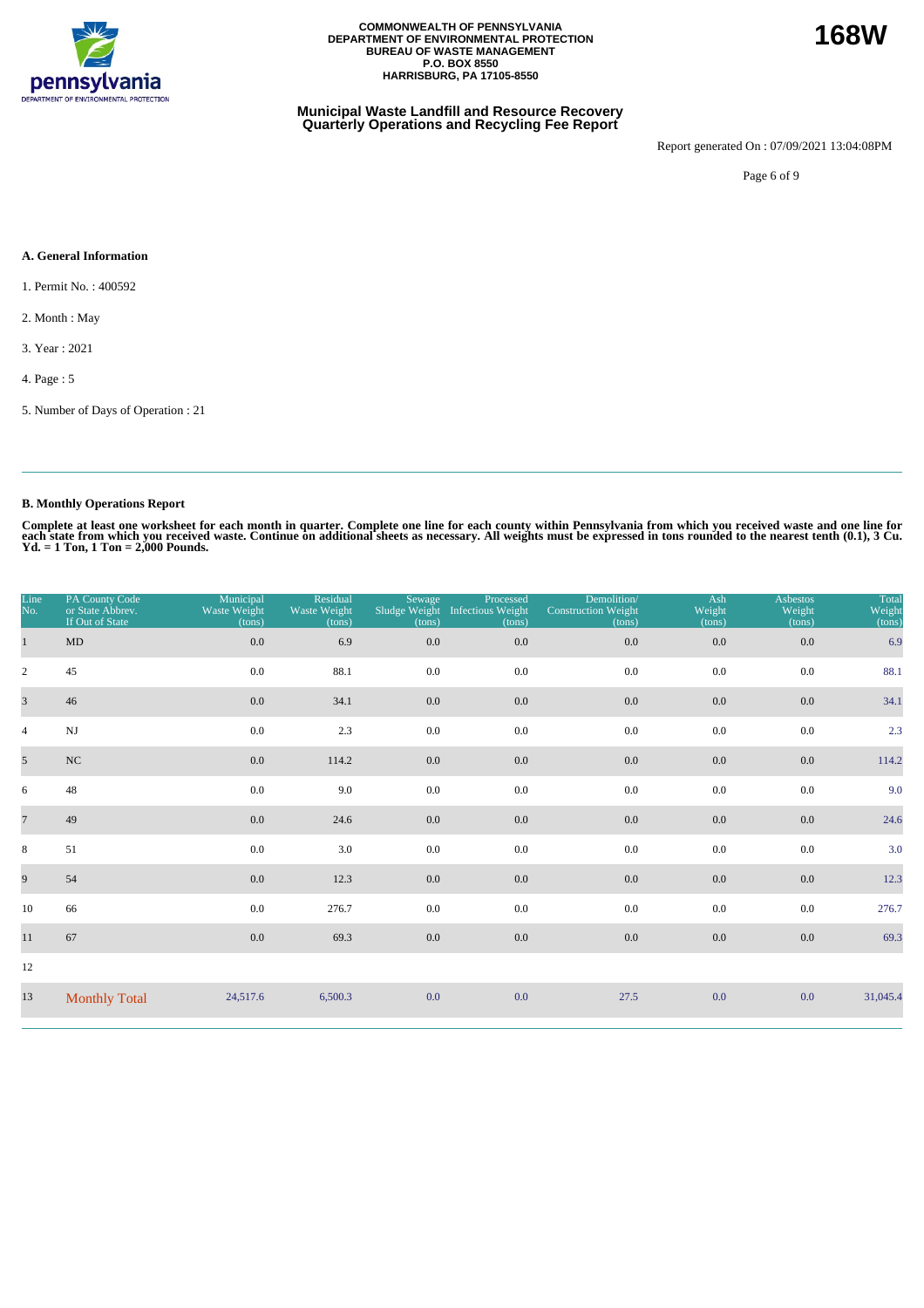

#### **Municipal Waste Landfill and Resource Recovery Quarterly Operations and Recycling Fee Report**

Report generated On : 07/09/2021 13:04:08PM

Page 7 of 9

#### **A. General Information**

1. Permit No. : 400592

2. Month : June

3. Year : 2021

4. Page : 6

5. Number of Days of Operation : 26

### **B. Monthly Operations Report**

Complete at least one worksheet for each month in quarter. Complete one line for each county within Pennsylvania from which you received waste and one line for<br>each state from which you received waste. Continue on addition

| Line<br>No.     | PA County Code<br>or State Abbrev.<br>If Out of State | Municipal<br>Waste Weight<br>(tons) | Residual<br>Waste Weight<br>(tons) | Sewage<br>Sludge Weight<br>(tons) | Processed<br><b>Infectious Weight</b><br>(tons) | Demolition/<br><b>Construction Weight</b><br>(tons) | Ash<br>Weight<br>(tons) | <b>Asbestos</b><br>Weight<br>(tons) | Total<br>Weight<br>(tons) |
|-----------------|-------------------------------------------------------|-------------------------------------|------------------------------------|-----------------------------------|-------------------------------------------------|-----------------------------------------------------|-------------------------|-------------------------------------|---------------------------|
| $\mathbf{1}$    | 06                                                    | $0.0\,$                             | 28.8                               | 0.0                               | 0.0                                             | 0.0                                                 | $0.0\,$                 | 0.0                                 | 28.8                      |
| $\overline{2}$  | 07                                                    | 0.0                                 | 3.8                                | 0.0                               | 0.0                                             | 0.0                                                 | 0.0                     | 0.0                                 | 3.8                       |
| $\overline{3}$  | 09                                                    | 0.0                                 | 176.8                              | 0.0                               | 0.0                                             | 0.0                                                 | 0.0                     | 0.0                                 | 176.8                     |
| $\overline{4}$  | 11                                                    | 0.0                                 | 5.9                                | 0.0                               | 0.0                                             | 0.0                                                 | $0.0\,$                 | 0.0                                 | 5.9                       |
| $5\overline{)}$ | 13                                                    | 0.0                                 | 11.7                               | 0.0                               | $0.0\,$                                         | 0.0                                                 | $0.0\,$                 | 0.0                                 | 11.7                      |
| 6               | 15                                                    | 0.0                                 | 27.6                               | 0.0                               | 0.0                                             | 0.0                                                 | 0.0                     | 0.0                                 | 27.6                      |
| $7\phantom{.0}$ | 18                                                    | 0.0                                 | 22.3                               | 0.0                               | 0.0                                             | 0.0                                                 | 0.0                     | 0.0                                 | 22.3                      |
| 8               | 21                                                    | 108.5                               | 71.7                               | 0.0                               | 0.0                                             | 0.0                                                 | 0.0                     | 0.0                                 | 180.2                     |
| 9               | 22                                                    | 55.8                                | 213.6                              | 0.0                               | 0.0                                             | 0.0                                                 | 0.0                     | 0.0                                 | 269.4                     |
| 10              | DE                                                    | $0.0\,$                             | 46.4                               | 0.0                               | 0.0                                             | 0.0                                                 | $0.0\,$                 | 0.0                                 | 46.4                      |
| 11              | 36                                                    | 27,170.8                            | 4,764.0                            | 0.0                               | 0.0                                             | 66.6                                                | 0.0                     | 0.0                                 | 32,001.4                  |
| 12              | 38                                                    | 0.0                                 | 372.9                              | $0.0\,$                           | $0.0\,$                                         | 0.0                                                 | 0.0                     | 0.0                                 | 372.9                     |

**168W**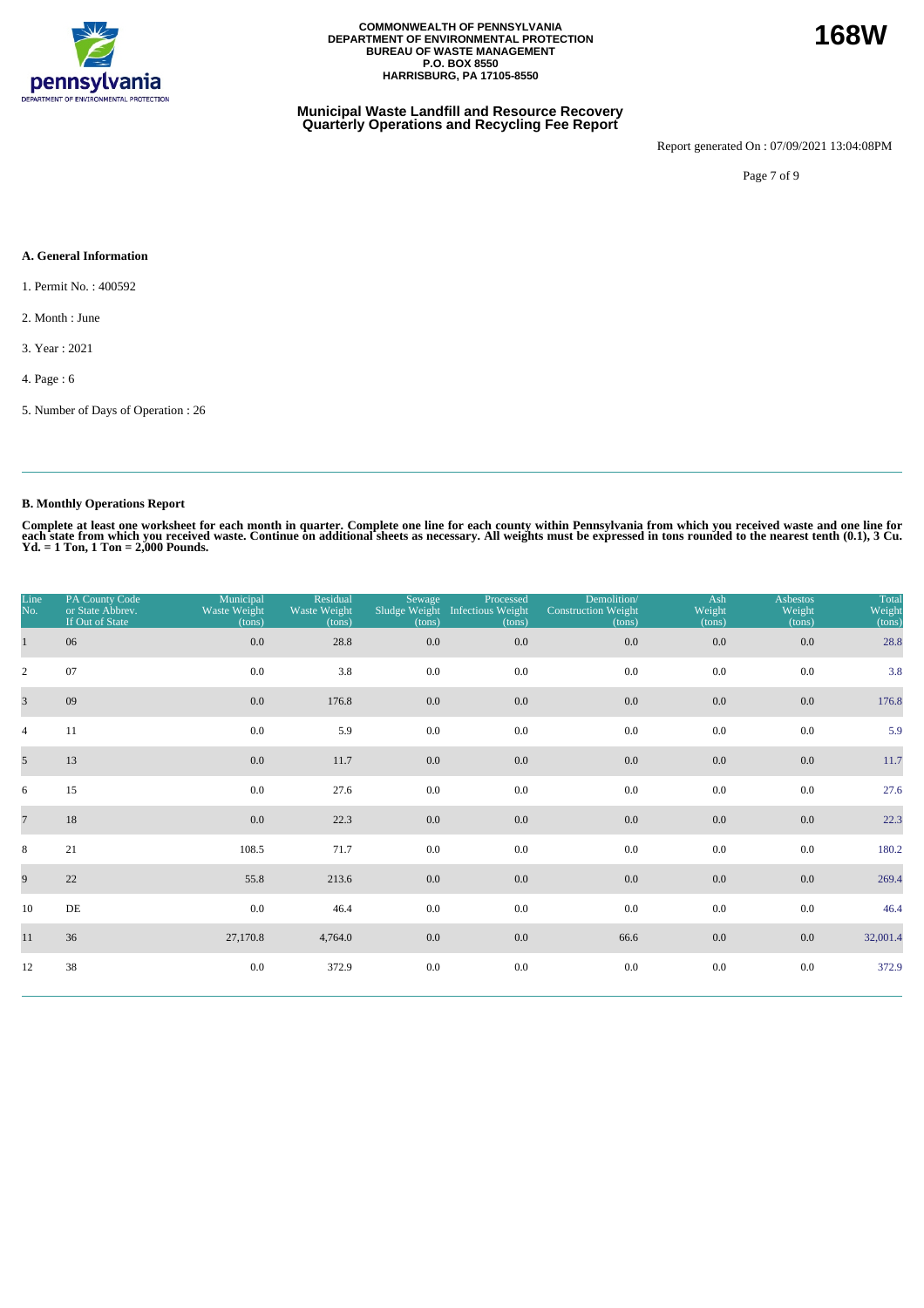

#### **Municipal Waste Landfill and Resource Recovery Quarterly Operations and Recycling Fee Report**

Report generated On : 07/09/2021 13:04:08PM

Page 8 of 9

#### **A. General Information**

1. Permit No. : 400592

2. Month : June

3. Year : 2021

4. Page : 7

5. Number of Days of Operation : 26

### **B. Monthly Operations Report**

| Line<br>No.    | PA County Code<br>or State Abbrev.<br>If Out of State | Municipal<br>Waste Weight<br>(tons) | Residual<br>Waste Weight<br>(tons) | Sewage<br>(tons) | Processed<br>Sludge Weight Infectious Weight<br>(tons) | Demolition/<br><b>Construction Weight</b><br>(tons) | Ash<br>Weight<br>(tons) | <b>Asbestos</b><br>Weight<br>(tons) | Total<br>Weight<br>(tons) |
|----------------|-------------------------------------------------------|-------------------------------------|------------------------------------|------------------|--------------------------------------------------------|-----------------------------------------------------|-------------------------|-------------------------------------|---------------------------|
| $\mathbf{1}$   | 39                                                    | $0.0\,$                             | 209.9                              | $0.0\,$          | 0.0                                                    | $0.0\,$                                             | 0.0                     | $0.0\,$                             | 209.9                     |
| $\overline{2}$ | 40                                                    | 0.0                                 | 185.0                              | 0.0              | 0.0                                                    | 0.0                                                 | 0.0                     | 0.0                                 | 185.0                     |
| $\overline{3}$ | $\mbox{MD}$                                           | 333.3                               | 7.0                                | 0.0              | 0.0                                                    | 0.0                                                 | 0.0                     | 0.0                                 | 340.3                     |
| $\overline{4}$ | 45                                                    | 0.0                                 | 15.3                               | 0.0              | 0.0                                                    | 0.0                                                 | 0.0                     | 0.0                                 | 15.3                      |
| 5 <sup>5</sup> | 46                                                    | 0.0                                 | 110.6                              | $0.0\,$          | 0.0                                                    | 0.0                                                 | 0.0                     | 0.0                                 | 110.6                     |
| 6              | $\mathbf{N}\mathbf{J}$                                | 0.0                                 | 45.5                               | 0.0              | 0.0                                                    | 0.0                                                 | 0.0                     | 0.0                                 | 45.5                      |
| $\overline{7}$ | $\ensuremath{\text{NY}}$                              | $0.0\,$                             | 18.0                               | $0.0\,$          | 0.0                                                    | $0.0\,$                                             | 0.0                     | $0.0\,$                             | 18.0                      |
| 8              | $_{\mathrm{NC}}$                                      | 0.0                                 | 128.1                              | 0.0              | 0.0                                                    | 0.0                                                 | 0.0                     | 0.0                                 | 128.1                     |
| 9              | 48                                                    | 0.0                                 | 11.9                               | $0.0\,$          | 0.0                                                    | 0.0                                                 | 0.0                     | 0.0                                 | 11.9                      |
| 10             | 49                                                    | 0.0                                 | 23.3                               | 0.0              | 0.0                                                    | 0.0                                                 | 0.0                     | 0.0                                 | 23.3                      |
| 11             | 51                                                    | 0.0                                 | 4.3                                | $0.0\,$          | 0.0                                                    | $0.0\,$                                             | 0.0                     | 0.0                                 | 4.3                       |
| 12             | 54                                                    | $0.0\,$                             | 13.9                               | 0.0              | $0.0\,$                                                | $0.0\,$                                             | 0.0                     | $0.0\,$                             | 13.9                      |